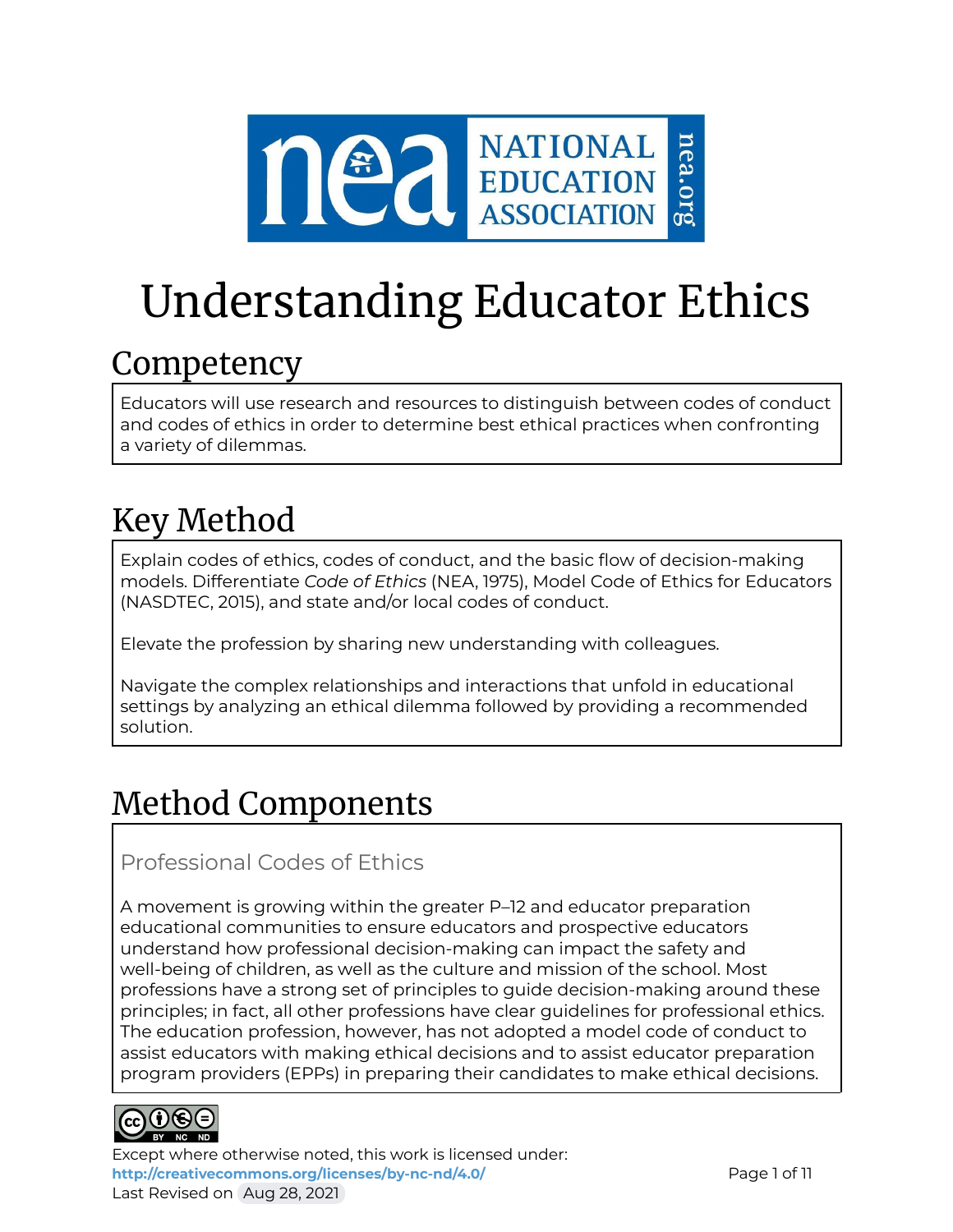In the absence of a commonly accepted set of ethical standards, the education profession has often defaulted to judicial decisions and legislative action to govern the conduct of its members.

### Code of Ethics vs. Code of Conduct

A professional code of ethics sets a higher threshold than regulatory codes of conduct. A code of conduct provides absolutes for employment, licensure, and/or criminal sanctions. The Model Code of Ethics for Educators (MCEE), however, helps mitigate the risks inherent within the profession and is designed as a guide for current and future educators to construct the best course of action when faced with ethical dilemmas, providing a basis for educator learning, self-reflection, and self-accountability.

### The Model Code of Ethics for Educators (MCEE)

The Model Code of Ethics for Educators (MCEE) serves as a guide for future and current educators faced with the complexities of P–12 education. The establishment of this professional code of ethics by educators for educators honors the public's trust and upholds the dignity of the profession.

The MCEE:

- Connects the aspirations of professional ethics with the day-to-day realities of the practicing educator
- Facilitates a broad understanding of what constitutes best ethical practice
- Helps ensure that educators are equipped with a framework for ethical decision-making
- Provides a basis for conversations across the profession about the importance of having a common language rooted in professional ethics.

The Model Code of Ethics for Educators consists of five major principles which broadly define critical dimensions of ethical practice expected of the professional educator.

- 1. Responsibility to the Profession
- 2. Responsibility for Professional Competence
- 3. Responsibility to Students
- 4. Responsibility to the School Community
- 5. Responsible and Ethical Use of Technology

For additional information about the Model Code of Ethics for Educators, the principles and performance indicators, please visit www.nasdtec.net.



Except where otherwise noted, this work is licensed under: **<http://creativecommons.org/licenses/by-nc-nd/4.0/>** Page 2 of 11 Last Revised on Aug 28, 2021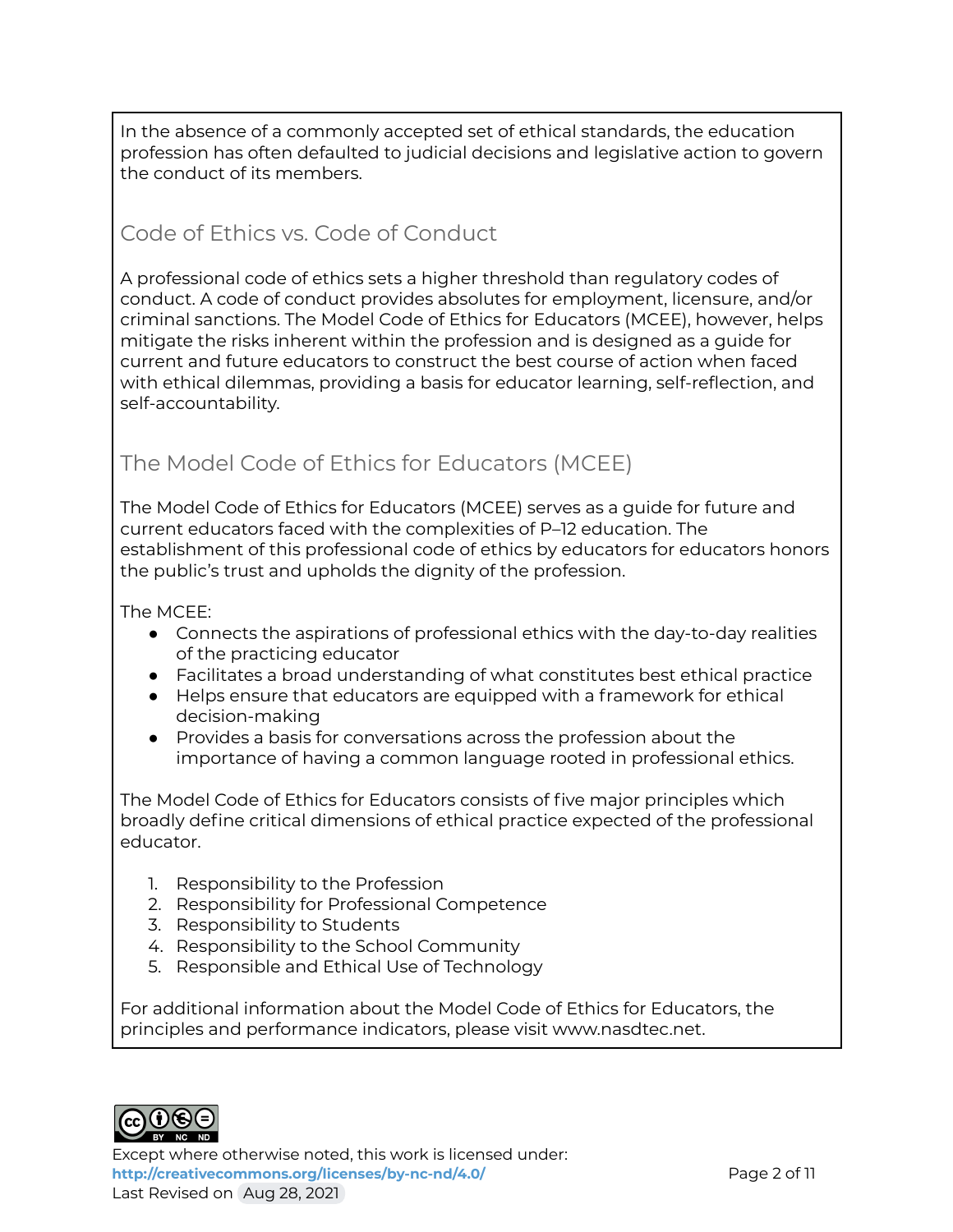### Distinguishing Codes of Conduct vs. Codes of Ethics

Identifying and explaining educators' codes of ethics provides educators with guidance on ethical decision-making. Educators often rely on opinions that lead to situational, subjective, arbitrary, and inconsistent resolutions in isolation without transparency.

#### **To prepare for completing this micro-credential, it is highly recommended that you do the following:**

- Watch *It's Time and It's Here: Why We Have MCEE* by NASDTEC (see Resources).
- Read and analyze the National Education Association's *Code of Ethics*, National Association of State Directors of Teacher Education's *Model Code of Ethics for Educators*, and your state and/or local codes of conduct and ethics (see Resources).
- Consider while reading: How do you balance them all and choose when they contradict? (Did you find any contradictions? What one would you follow and why?)

### Ethics in Education and Ethical Decision-Making Models: What are they and why are they needed?

Effectively understanding ethics and utilizing decision-making models equips educators to not violate the boundaries of professional practice. Because there is a culture of silence that exists among educators regarding ethical decision-making due to a fear of consequences, **Artifacts 1 and 2** are connected to this component to elevate the profession by sharing a valuable and helpful resource for your colleagues, guiding them in the process of making ethical decisions.

- Imagine a profession in which, historically, there has NOT been a code of ethics to guide professional decision-making and which the policies, statutes, and regulations that govern practitioners' conduct are not even known by the practitioners.
- Furthermore, the practitioners have never received training in supervisory liability while continuing to make hundreds of decisions each day that directly impact a highly vulnerable population.
- In 1915, Ontario, Canada's Minister of Education stated, "No profession can really exist without having a code of ethics to guide the conduct of its members. Doctors, lawyers, and clergymen have their codes, but teachers can scarcely be said to have such a code. Until they have developed a professional spirit which is characterized by loyalty to the recognized standards, they cannot rank with the learned professions" (as cited by Campbell, 2000). **It is our role to be part of elevating our profession**.
- Read *A Framework for Ethical Decision Making*, by Santa Clara University's Markkula Center for Applied Ethics (see Resources). Clarify what ethics is *not* and five approaches to guide decision-making. Carefully note the five sources of ethical standards.

## $_{\rm cc}(\mathbf{i})$ (s) $(\mathbf{i})$

Except where otherwise noted, this work is licensed under: **<http://creativecommons.org/licenses/by-nc-nd/4.0/>** Page 3 of 11 Last Revised on Aug 28, 2021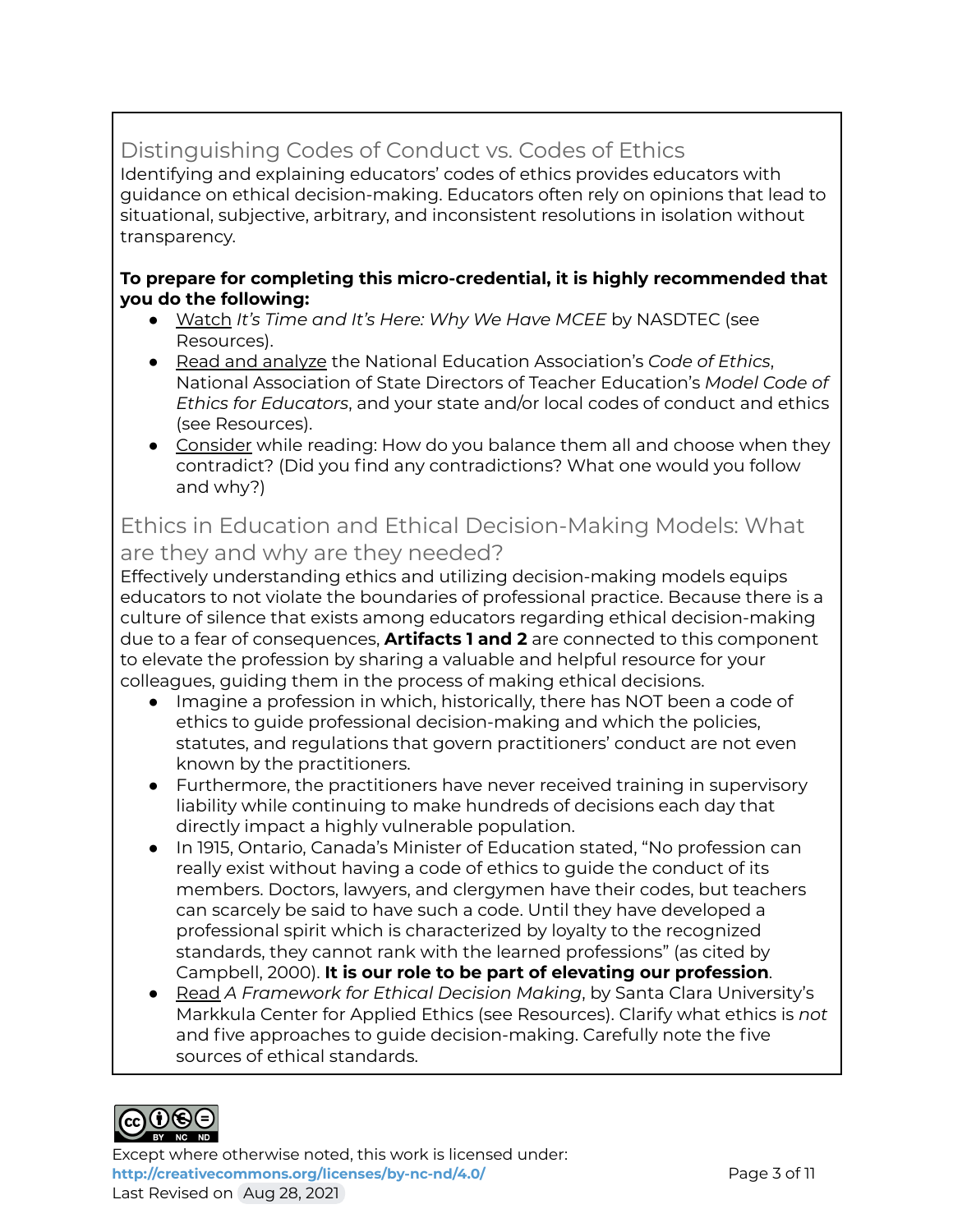- Familiarize yourself with ethical decision-making models by reading the following three informational resources:
	- 1. *Making an Ethical Decision*, by Santa Clara University's Markkula Center for Applied Ethics (see Resources)
	- 2. *Five Steps to Better Ethical Decision Making*, by Arthur Dorbrin in *Psychology Today*, 2012 (see Resources)
	- 3. *Ethics Checklist: Ten tests of ethicality*, by Dr. Doverspike (see Resources)

# Supporting Rationale and Research

Ashraf, H., Hosseinnia, M., & Domsky, J. G. H. (2017). EFL teachers' commitment to professional ethics and their emotional intelligence: A relationship study. Cogent Education, 4(1) DOI[:http://dx.doi.org.library.capella.edu/10.1080/2331186X.2017.1298188](http://dx.doi.org.library.capella.edu/10.1080/2331186X.2017.1298188)

Bullough, R. (2011). Ethical and moral matters in teaching and teacher education. Science Direct. Retrieved from [https://www.sciencedirect.com/science/article/pii/S0742051X10001587?via%3](https://www.sciencedirect.com/science/article/pii/S0742051X10001587?via%3Dihub) [Dihub](https://www.sciencedirect.com/science/article/pii/S0742051X10001587?via%3Dihub)

Darden, E. (2014). Ethics at school: Let your conscience be your guide. EdLaw-Phi Delta Kappan. February 2014. DOI: 10.1177/003172171409500516 Educational testing service: new program informs teachers' ethical decision making. (2016, May 04). Education letter retrieved from [https://news.ets.org/press-releases/new-program-informs-teachers-ethical-d](https://news.ets.org/press-releases/new-program-informs-teachers-ethical-decision-making/) [ecision-making/](https://news.ets.org/press-releases/new-program-informs-teachers-ethical-decision-making/)

Harrison, L. K. (2019). Educator misconduct in Idaho: A quantitative analysis (Order No. 13426867). Available from ProQuest Central; ProQuest Dissertations & Theses Global. (2175705732). Retrieved from: [https://www.proquest.com/openview/c1bee69a25f9d5a904182583c3f54f74/1?](https://www.proquest.com/openview/c1bee69a25f9d5a904182583c3f54f74/1?pq-origsite=gscholar&cbl=18750&diss=y) [pq-origsite=gscholar&cbl=18750&diss=y](https://www.proquest.com/openview/c1bee69a25f9d5a904182583c3f54f74/1?pq-origsite=gscholar&cbl=18750&diss=y)

Hellawell, B. (2015). Ethical accountability and routine moral stress in Special Educational Needs professionals. *Management in Education, 29*(3), 119–124. <https://doi.org/10.1177/0892020615584106>

Kafi, Z., Motallebzadeh, K., & Ashraf, H. (2018). Developing, localizing & validating code of professional ethics through PLS-SEM: EFL university



Except where otherwise noted, this work is licensed under: <http://creativecommons.org/licenses/by-nc-nd/4.0/> **Page 4 of 11** Last Revised on Aug 28, 2021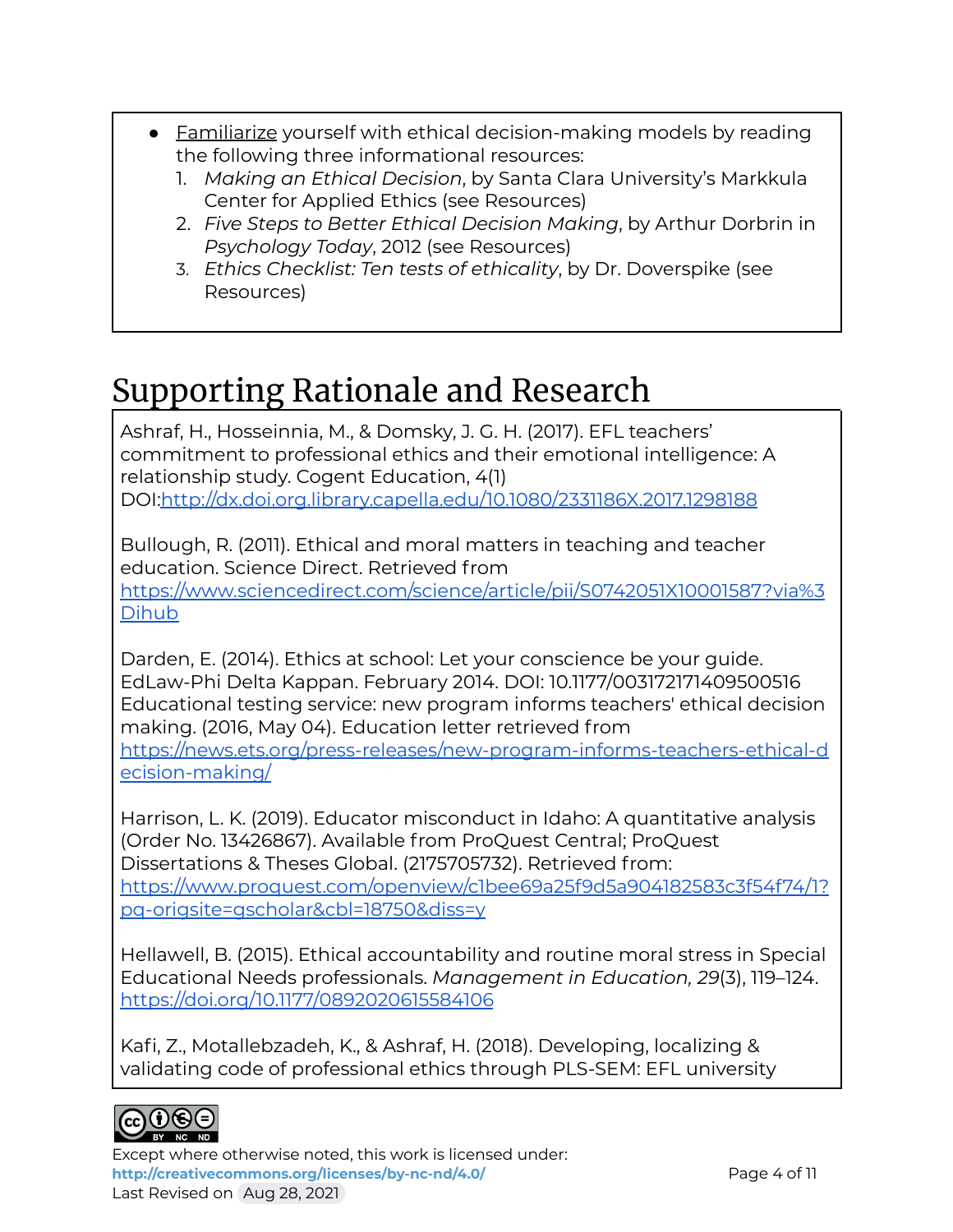instructors' perspectives. *Cogent Education, 5*(1). DOI[:https://www.tandfonline.com/doi/full/10.1080/2331186X.2018.1492340?scr](https://www.tandfonline.com/doi/full/10.1080/2331186X.2018.1492340?scroll=top&needAccess=true) [oll=top&needAccess=true](https://www.tandfonline.com/doi/full/10.1080/2331186X.2018.1492340?scroll=top&needAccess=true)

Kemman, H. R. (2019). Ethical school leadership: The conceptions and practices secondary principals use to maintain ethical context and relationships in their schools (Order No. 13810380). Available from ProQuest Central; ProQuest Dissertations & Theses Global. (2201789195). Retrieved from <https://scholarspace.library.gwu.edu/etd/mg74qm740>

Lynch, P., Heath, M., Morehead, S., & Wallace, L. A. (2015). An analysis of Missouri school districts' ethics policies as related to educator decision making at the district level (Order No. 3715755). Available from ProQuest Dissertations & Theses Global. (1701983712). Retrieved from [https://www.proquest.com/openview/97910f05f6200ecec95791d25bde97d8/1](https://www.proquest.com/openview/97910f05f6200ecec95791d25bde97d8/1?pq-origsite=gscholar&cbl=18750) [?pq-origsite=gscholar&cbl=18750](https://www.proquest.com/openview/97910f05f6200ecec95791d25bde97d8/1?pq-origsite=gscholar&cbl=18750)

Maxwell, Bruce & Tremblay-Laprise, Audrée-Anne & Filion, Marianne & Boon, Helen & Daly, Caroline & Hoven, Mariette & Heilbronn, Ruth & Lenselink, Myrthe & Walters, Sue. (2016). A Five-Country Survey on Ethics Education in Preservice Teaching Programs. Journal of Teacher Education. 67. 135-151. 10.1177/0022487115624490.

[https://www.researchgate.net/publication/294105993\\_A\\_Five-Country\\_Surve](https://www.researchgate.net/publication/294105993_A_Five-Country_Survey_on_Ethics_Education_in_Preservice_Teaching_Programs) [y\\_on\\_Ethics\\_Education\\_in\\_Preservice\\_Teaching\\_Programs](https://www.researchgate.net/publication/294105993_A_Five-Country_Survey_on_Ethics_Education_in_Preservice_Teaching_Programs)

News Service. (April 24, 2014 Thursday). NATIONAL TASK FORCE TO DEVELOP MODEL CODE OF EDUCATOR ETHICS. States News Service. Retrieved from [https://www.nasdtec.net/page/MCEE\\_Doc](https://www.nasdtec.net/page/MCEE_Doc)

Umpstead, R., Brady, K., Lugg, E., Klinker, J., & Thompson, D. (2013). Educator ethics: A comparison of teacher professional responsibility laws in four states. *Journal of Law and Education, 42*(2), 183.

[https://heinonline.org/HOL/LandingPage?handle=hein.journals/jle42&div=12](https://heinonline.org/HOL/LandingPage?handle=hein.journals/jle42&div=12&id=&page=) [&id=&p](https://heinonline.org/HOL/LandingPage?handle=hein.journals/jle42&div=12&id=&page=)



Except where otherwise noted, this work is licensed under: <http://creativecommons.org/licenses/by-nc-nd/4.0/><br>
Page 5 of 11 Last Revised on Aug 28, 2021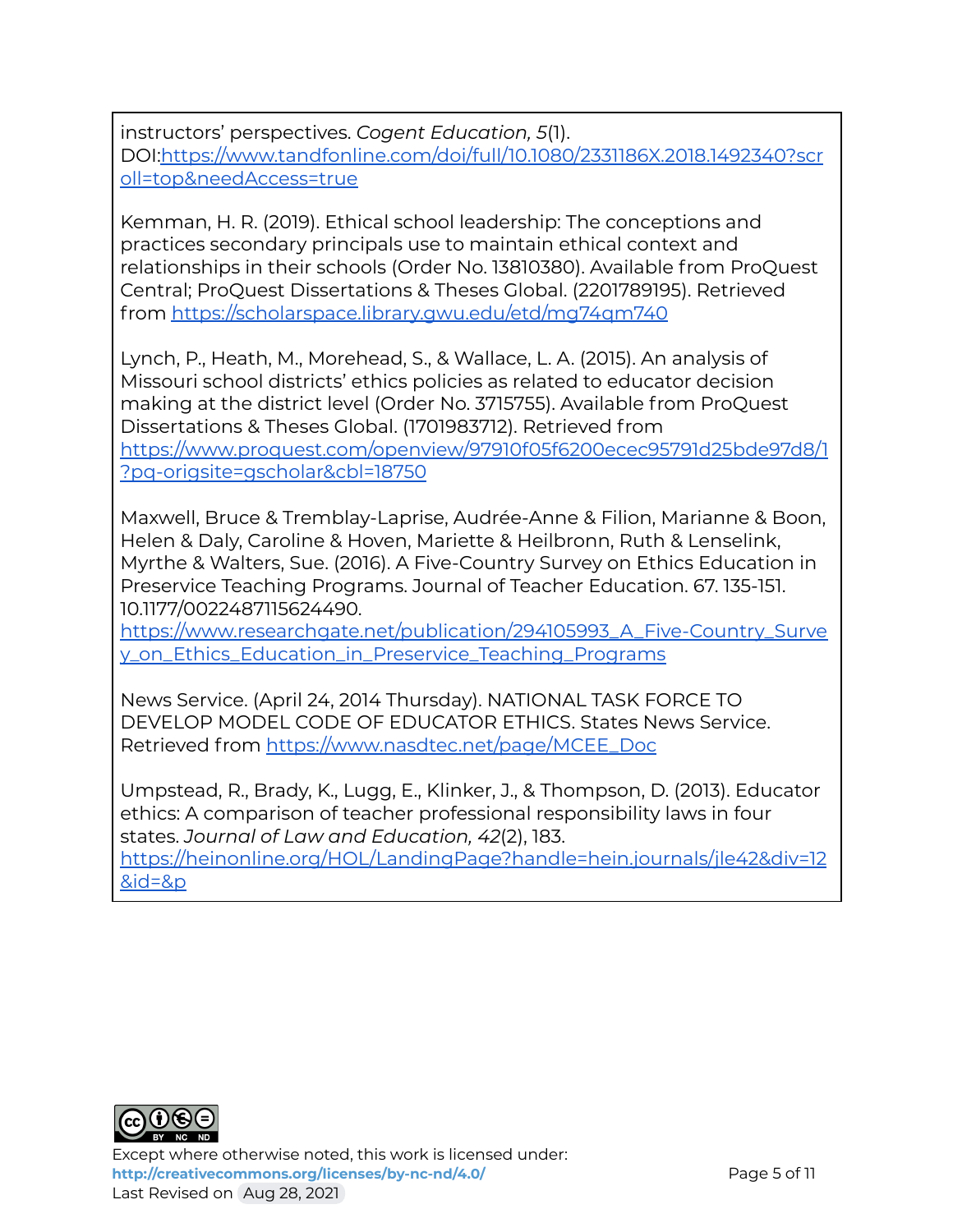### Resources

Ethics and Codes of Ethics in Education – What are they?

A [Framework](https://www.scu.edu/ethics/ethics-resources/ethical-decision-making/a-framework-for-ethical-decision-making/) for Ethical Decision Making - Markkula Center for Applied **[Ethics](https://www.scu.edu/ethics/ethics-resources/ethical-decision-making/a-framework-for-ethical-decision-making/)** 

Model Code of Ethics for [Educators](https://vimeo.com/223323342) (MCEE)

Model Code of Ethics for [Educators](https://www.nasdtec.net/page/MCEE_Doc) (MCEE)

Code of Ethics for [Educators](http://www.nea.org/home/30442.htm) | NEA

Ethics in Education and Ethical Decision-Making Models: What are they and why are they needed?

Making an Ethical [Decision](https://www.scu.edu/media/ethics-center/resources/making.pdf)

Five Steps to Better Ethical [Decision Making](https://www.psychologytoday.com/us/blog/am-i-right/201207/five-steps-better-ethical-decision-making)

ETHICS [CHECKLIST:](http://drwilliamdoverspike.com/files/how_to_check_your_ethics.pdf) TEN TESTS OF ETHICALITY

Additional Resources

Professional ethics in teaching: Toward the [development](https://www.tandfonline.com/doi/abs/10.1080/03057640050075198) of a code of [practice](https://www.tandfonline.com/doi/abs/10.1080/03057640050075198).

Interstate Teacher Assessment and Support [Consortium.](https://ccsso.org/sites/default/files/2017-12/2013_INTASC_Learning_Progressions_for_Teachers.pdf) Standard 9: [Professional](https://ccsso.org/sites/default/files/2017-12/2013_INTASC_Learning_Progressions_for_Teachers.pdf) Learning and Ethical Practice. InTASC Model Core Teaching **[Standards](https://ccsso.org/sites/default/files/2017-12/2013_INTASC_Learning_Progressions_for_Teachers.pdf)** 

Code of Ethics with Troy [Hutchings](https://www.youtube.com/watch?v=r8_yld1OfpU&t=3s) and Phil Rogers (Part 1 of 2)

Code of Ethics with Troy [Hutchings](https://www.youtube.com/watch?v=gBiv1g_f4m4&t=3s) and Phil Rogers (Part 2 of 2)

Overview of the Model Code of Ethics for [Educators](https://vimeo.com/299747017) (MCEE)

Beyond the Classroom: The [importance](https://www.miamiherald.com/news/local/community/miami-dade/community-voices/article17030966.html) of Ethics in Education



Except where otherwise noted, this work is licensed under: <http://creativecommons.org/licenses/by-nc-nd/4.0/><br>
Page 6 of 11 Last Revised on Aug 28, 2021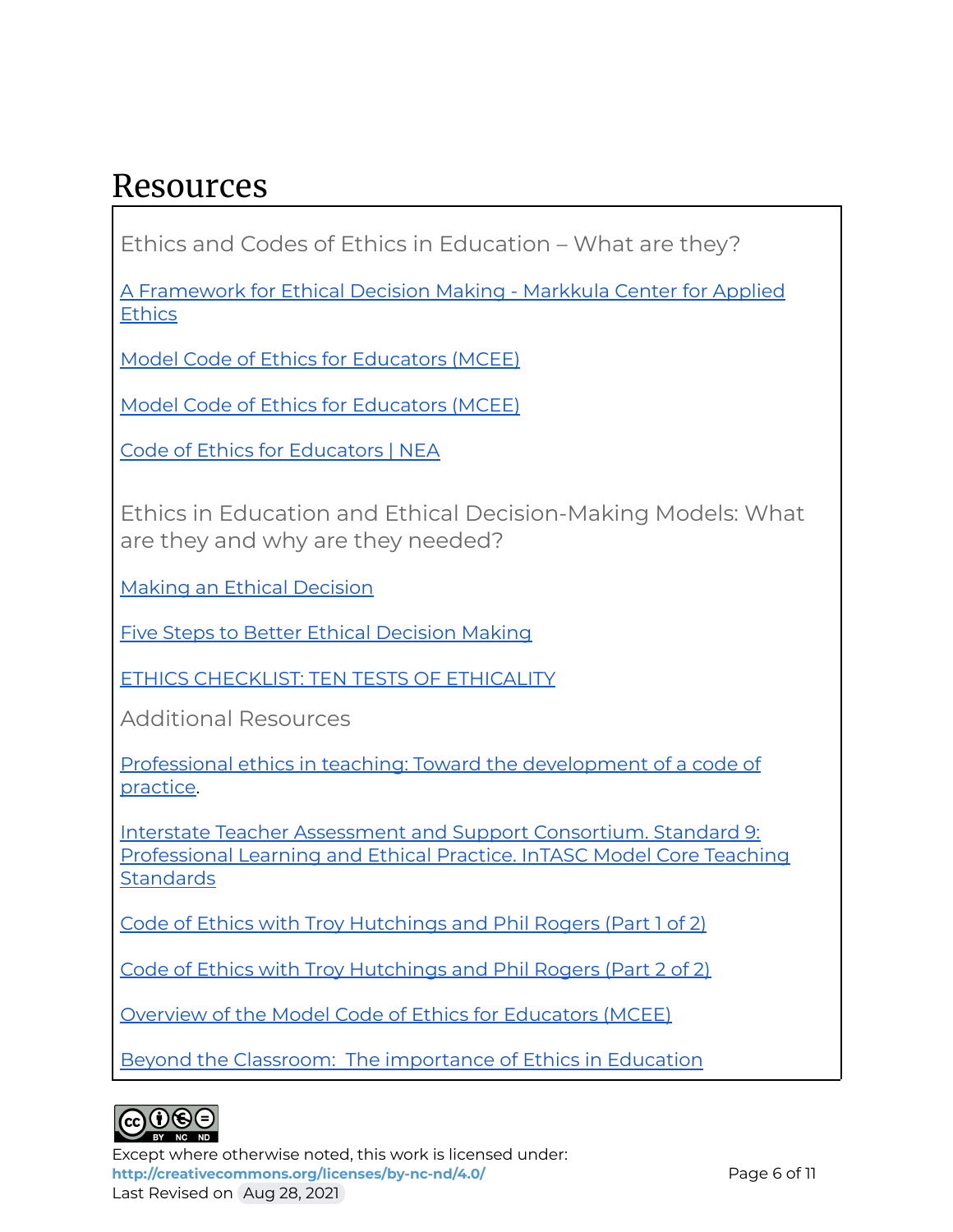|  | Professional Ethics in the Classroom |  |  |
|--|--------------------------------------|--|--|
|--|--------------------------------------|--|--|

Now What? [Confronting](https://books.google.com/books?id=Q3pZDwAAQBAJ) and Resolving Ethical Questions A Handbook for **[Teachers](https://books.google.com/books?id=Q3pZDwAAQBAJ)** 

The Model Code of Ethics for [Educators](https://www.nasdtec.net/page/MCEE_Doc)

[Rationale](https://www.nasdtec.net/page/MCEE_Rationale) for the MCEE

National Council for the [Advancement](https://www.nasdtec.net/page/NCAEE_Landing) of Educator Ethics (NCAEE)

Focusing on Ethics: [Smartphones](https://www.podbean.com/media/share/pb-ksw6r-aca2db?utm_campaign=w_share_ep&utm_medium=dlink&utm_source=w_share) in the classroom

Blurred Lines: [Protecting](https://www.podbean.com/media/share/pb-3fyuv-aa9542?utm_campaign=u_share_ep&utm_medium=dlink&utm_source=u_share) educators from social media mishaps

Educator Ethics in the [Classroom](http://neatoday.org/podcast/educator-ethics-in-the-classroom/)

ESP [Professional](http://www.nea.org/assets/docs/ESP_PGC_digital.pdf) Growth Continuum | NEA

Great Teaching and Learning: Creating the Culture to Support [Professional](https://www.nea.org/resource-library/great-teaching-and-learning-creating-school-culture) **[Excellence](https://www.nea.org/resource-library/great-teaching-and-learning-creating-school-culture)** 

Educator Ethics in the [Classroom](https://www.nea.org/professional-excellence/student-engagement/school-me-podcasts)

Code of Ethics for [Educators](http://www.nea.org/home/30442.htm) | NEA

Overview of the Model Code of Ethics for [Educators](https://vimeo.com/299747017) (MCEE)

Code of ethics missing in [Wisconsin](https://www.postcrescent.com/story/news/education/2016/07/25/code-ethics-missing-wisconsin-schools/79370316/) schools

# Submission Guidelines & Evaluation Criteria

*To earn the micro-credential, you must receive a passing score in Parts 1 and 3, and be proficient for all components in Part 2.*



Except where otherwise noted, this work is licensed under: <http://creativecommons.org/licenses/by-nc-nd/4.0/><br>
Page 7 of 11 Last Revised on Aug 28, 2021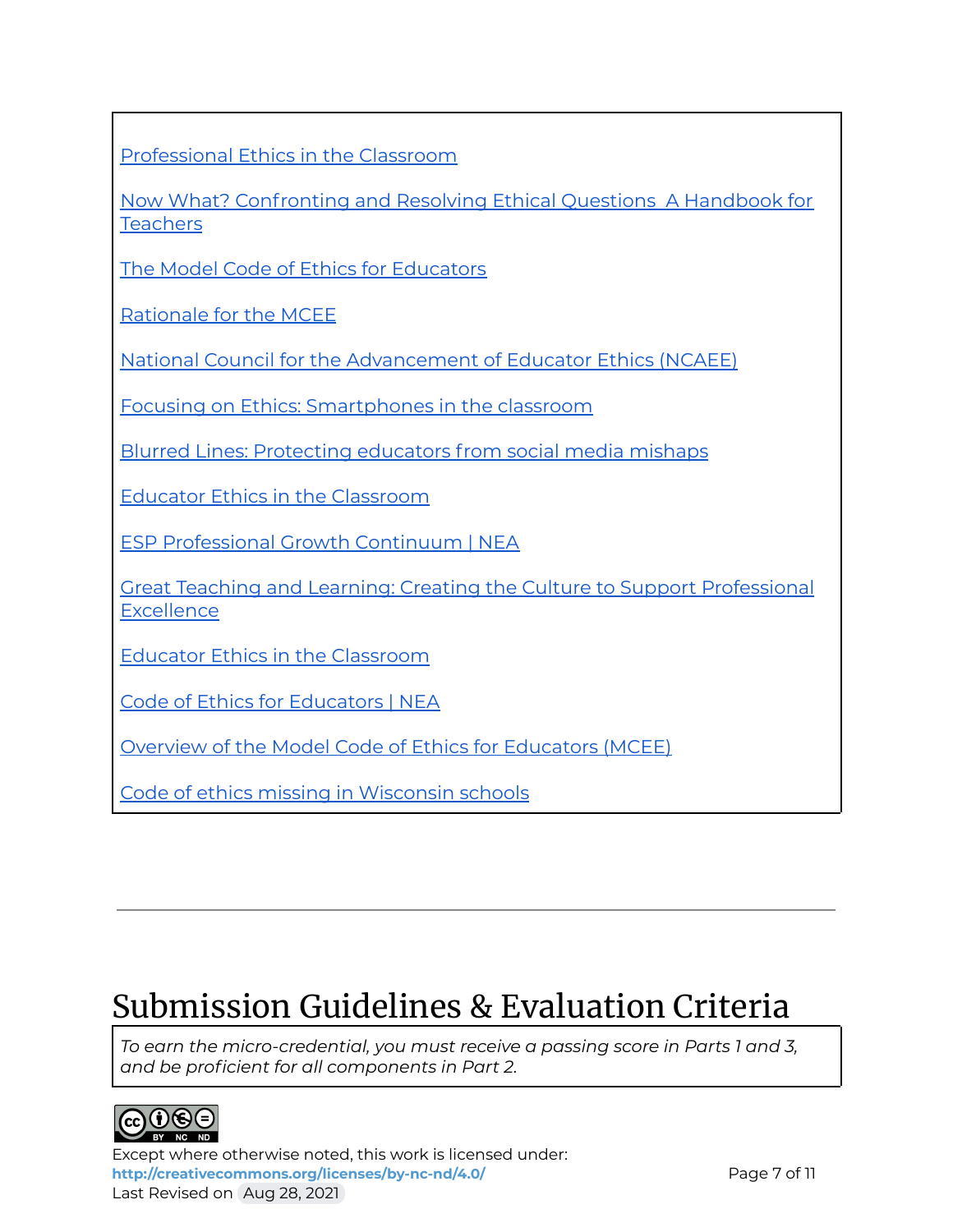### Part 1. Overview Questions (Provides Context)

300-500 words

*Please use the suggested word count as a guide to answer the following contextual questions. This will help our assessor understand your current context for working on this micro-credential.*

Please answer the following contextual questions to help our reviewer understand your current situation. Do not include any information that will make you or others identifiable to our reviewers.

- 1. List your Career/Membership category, specific position and title, number of years working in education and a basic description of your worksite (grades, student population), community information (urban/rural/suburban), and other relevant information.
- 2. Describe your current knowledge of ethics in education. Have you had any training in educational ethics? How do you know if something is ethical? Be sure to fully explain your response with examples and details.

**Passing:** Responses completely answer each question and include specific examples that clearly illustrate understanding. Writing is easy to organize and understand.

### Part 2. Work Examples/Artifacts/Evidence

To earn this micro-credential, please submit the following **three artifacts** as evidence of your learning. *Please do not include any information that will make you or your students identifiable to your reviewers*.

#### **Artifact 1: Create a resource for colleagues: Codes of Ethics and Highlights Explained**

Design a visually appealing resource to share with your colleagues that explains highlights of NEA's Code of Ethics, Model Code of Ethics for Educators, and your state and/or local codes of conduct and ethics. (Select a resource format most conducive to sharing with as many people as possible. Example formats include—but are not limited to—large poster, video, newsletter, slide-show presentation, etc.) In/on the resource, provide at least 3 specific examples/situations/scenarios to meaningfully connect why codes matter in your area of the profession.



Except where otherwise noted, this work is licensed under: **<http://creativecommons.org/licenses/by-nc-nd/4.0/>** Page 8 of 11 Last Revised on Aug 28, 2021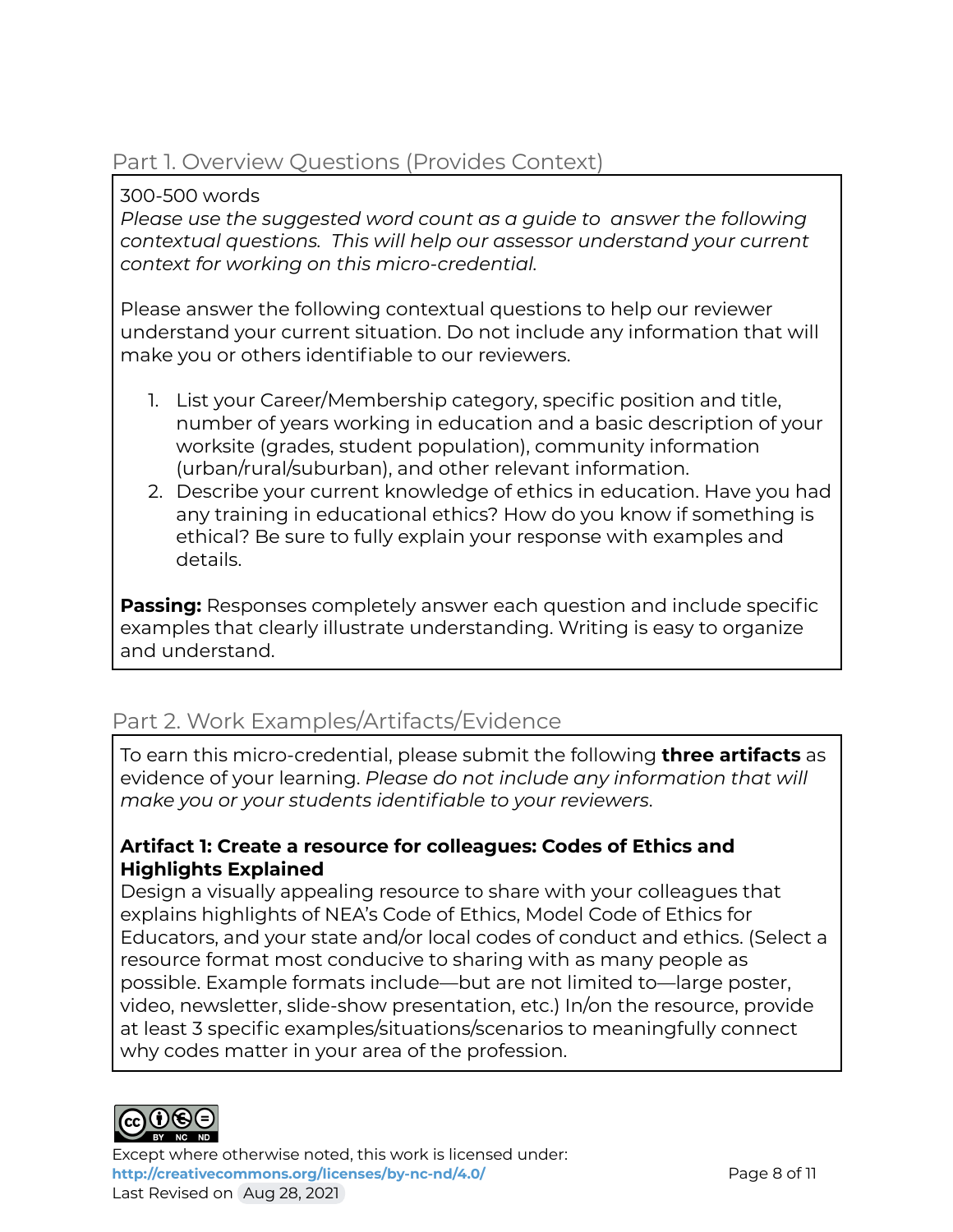Reminder: *To protect the privacy of others, please use pseudonyms when discussing ethical dilemmas from your personal experiences, and to protect the privacy of minors, please follow your district's policies regarding photographing students.*

#### **Artifact 2: Description of Implementation (250-500 words)**

Describe how you shared your artifact 1 resource with colleagues. Include:

- A discussion of any feedback you received from colleagues.
- How you considered the needs of diverse populations.
- What changes would you make to the resource to use again in the future, and, if no changes, explain why and how it worked well.

#### **Artifact 3: Ethical Dilemma Case Study is a culminating final project. (500-800 words)**

Identify an ethical dilemma you have faced as an educator. Use codes of conduct, codes of ethics, and other resources to guide analysis of the dilemma. Provide recommended solutions supported with solid evidence of reasoning.

● Using pseudonyms, identify all interested stakeholders, a reflection on the viewpoints of each key player, identify two possible alternatives and associated consequences each decision would have, and the recommended alternative. Reasoning is supported by resources including guiding principles, Codes of Ethics, and/or federal/state/district laws and policies.

Reminder: *To protect the privacy of others, please use pseudonyms when discussing ethical dilemmas from your personal experiences and, to protect the privacy of minors, please follow your district's policies regarding photographing students.*

#### Part 2. Rubric

|                                                   | <b>Proficient</b>                                           | <b>Basic</b>                                                                  | <b>Developing</b>                                                                 |
|---------------------------------------------------|-------------------------------------------------------------|-------------------------------------------------------------------------------|-----------------------------------------------------------------------------------|
| <b>Artifact 1:</b><br>Create a<br><b>Resource</b> | Accurately explains<br>and highlights three<br>codes<br>And | Inaccurate<br>explanation of codes<br>And/or<br>only 2 codes are<br>discussed | Inaccurate or<br>incomplete<br>explanation of codes<br>And/or<br>only one code is |
|                                                   |                                                             |                                                                               | discussed                                                                         |



Except where otherwise noted, this work is licensed under: **<http://creativecommons.org/licenses/by-nc-nd/4.0/>** Page 9 of 11 Last Revised on Aug 28, 2021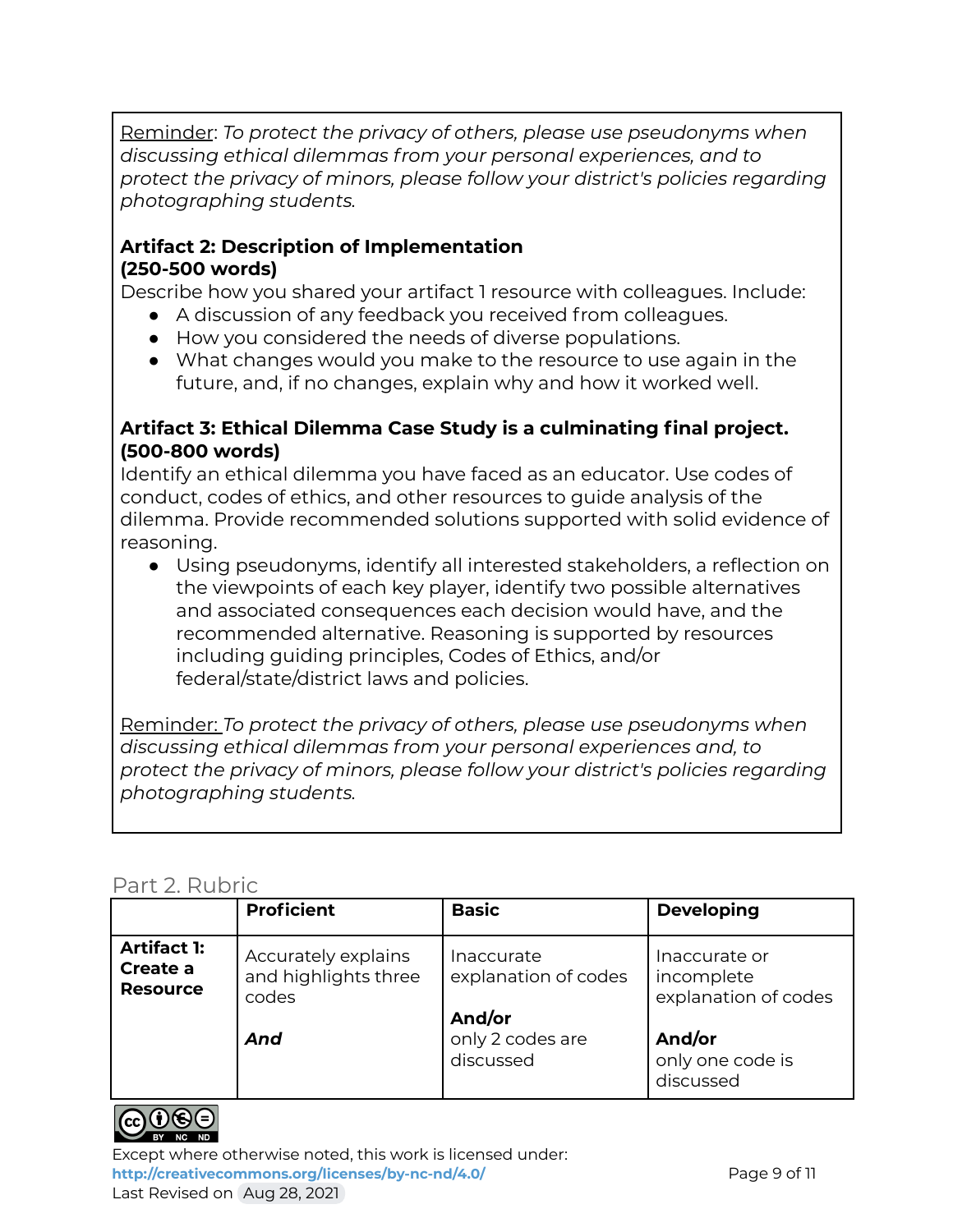|                                                                                            | provides 5 specific<br>examples of 5 specific<br>codes<br>And<br>explains how each<br>applies to your area of<br>the profession.                                                                                                                                                     | And/or<br>1 or more missing<br>example(s)<br>And/or<br>Missing one or more<br>explanations of how<br>each applies to your<br>area of the profession.                                                                                                                                                                      | And/or<br>All example(s) are<br>missing<br>And/or<br>All explanations of<br>how each applies to<br>your area of the<br>profession are<br>missing.                                                                                            |
|--------------------------------------------------------------------------------------------|--------------------------------------------------------------------------------------------------------------------------------------------------------------------------------------------------------------------------------------------------------------------------------------|---------------------------------------------------------------------------------------------------------------------------------------------------------------------------------------------------------------------------------------------------------------------------------------------------------------------------|----------------------------------------------------------------------------------------------------------------------------------------------------------------------------------------------------------------------------------------------|
| <b>Artifact 2:</b><br><b>Describe</b><br><b>Implement</b><br>ation of<br><b>Artifact 1</b> | Description is<br>complete and<br>includes important<br>details about how the<br>resource was shared<br>with peers<br>And<br>Includes a summary<br>of the feedback<br>received from peers<br>And<br>Includes information<br>about revisions<br>needed with<br>explanation as to why. | Description is<br>incomplete and does<br>not include<br>important details<br>about how the<br>resource was shared<br>with peers<br>And/or<br>Does not include a<br>summary of the<br>feedback received<br>from peers<br>And/or<br>Does not include<br>information about<br>revisions needed with<br>explanation as to why | Description missing<br>And<br>Does not include a<br>summary of the<br>feedback received<br>from peers<br>And<br>Does not include<br>information about<br>revisions needed with<br>explanation as to why.                                     |
| <b>Artifact 3:</b><br><b>Ethical</b><br><b>Case Study</b>                                  | Thoroughly describes<br>all components of<br>the dilemma<br>including<br>stakeholders'<br>evaluation of ethical<br>arguments and<br>recommendations<br>supported by cited<br>Codes of Ethics and<br>other resources.                                                                 | Describes some<br>components of the<br>dilemma and may<br>include stakeholders'<br>evaluation of ethical<br>arguments and<br>recommend-dations<br>supported by cited<br>Codes of Ethics, and<br>other resources.                                                                                                          | Description is limited<br>and <b>most</b> of the<br>following<br>components are<br>missing:<br>- stakeholders'<br>evaluation of ethical<br>arguments<br>-recommend-dations<br>supported by cited<br>Codes of Ethics, and<br>other resources. |



Except where otherwise noted, this work is licensed under: <http://creativecommons.org/licenses/by-nc-nd/4.0/><br>
Page 10 of 11 Last Revised on Aug 28, 2021